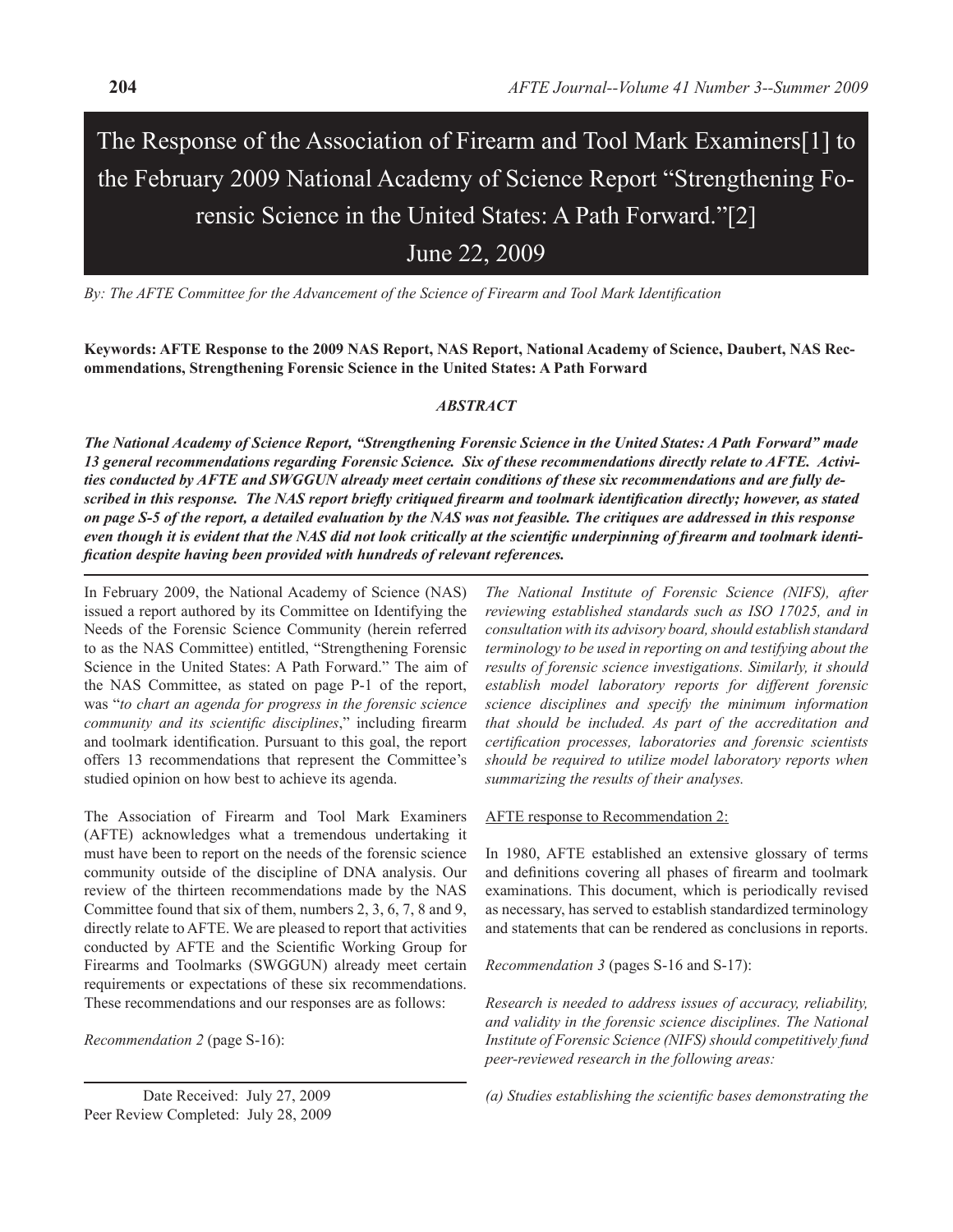# *validity of forensic methods.*

*(b) The development and establishment of quantifiable measures of the reliability and accuracy of forensic analyses. Studies of the reliability and accuracy of forensic techniques should reflect actual practice on realistic case scenarios, averaged across a representative sample of forensic scientists and laboratories. Studies also should establish the limits of reliability and accuracy that analytic methods can be expected to achieve as the conditions of forensic evidence vary. The research by which measures of reliability and accuracy are determined should be peer reviewed and published in respected scientific journals.*

*(c) The development of quantifiable measures of uncertainty in the conclusions of forensic analyses.*

*(d) Automated techniques capable of enhancing forensic technologies.*

### AFTE response to Recommendation 3:

There is an extensive body of research, extending back over one hundred years, which establishes the accuracy, reliability, and validity of conclusions rendered in the field of firearm and toolmark identification. A list of some of this pertinent research has been compiled by SWGGUN and is easily accessible on their website [3]. Since its inception in 1969, AFTE has emerged as a leading forensic organization and represents the relevant scientific community for the publication and dissemination of research in firearm and toolmark identification. In this role, AFTE actively encourages collaboration with educational institutions and governmental agencies.

## *Recommendation 6* (page S-18):

*To facilitate the work of the National Institute of Forensic Science (NIFS), Congress should authorize and appropriate funds to NIFS to work with the National Institute of Standards and Technology (NIST), in conjunction with government laboratories, universities, and private laboratories, and in consultation with Scientific Working Groups, to develop tools for advancing measurement, validation, reliability, information sharing, and proficiency testing in forensic science and to establish protocols for forensic examinations, methods, and practices. Standards should reflect best practices and serve as accreditation tools for laboratories and as guides for the education, training, and certification of professionals. Upon completion of its work, NIST and its partners should report findings and recommendations to NIFS for further dissemination and implementation.*

## AFTE response to Recommendation 6:

AFTE facilitates the exchange of information between its members by holding annual training seminars and by the quarterly publication of a peer-reviewed, scientific journal. AFTE has also adopted documentation standards [4] and collaborates with SWGGUN in not only the development of examination protocols but also the periodic review of established ones. Finally, AFTE has had a comprehensive training program since 1982. This program has been frequently updated.

### *Recommendation 7* (page S-19):

*Laboratory accreditation and individual certification of forensic science professionals should be mandatory, and all forensic science professionals should have access to a certification process. In determining appropriate standards for accreditation and certification, the National Institute of Forensic Science (NIFS) should take into account established and recognized international standards, such as those published by the International Organization for Standardization (ISO). No person (public or private) should be allowed to practice in a forensic science discipline or testify as a forensic science professional without certification. Certification requirements should include, at a minimum, written examinations, supervised practice, proficiency testing, continuing education, recertification procedures, adherence to a code of ethics, and effective disciplinary procedures. All laboratories and facilities (public or private) should be accredited, and all forensic science professionals should be certified, when eligible, within a time period established by NIFS.*

### AFTE response to Recommendation 7:

AFTE, through the assistance of a National Institute of Justice (NIJ) grant, developed and implemented a certification program in firearms, toolmarks, and gunshot residue examination and identification in 1999 [5]. This program includes all of the minimum requirements for a certification program recommended above.

### *Recommendation 8* (page S-19):

*Forensic laboratories should establish routine quality assurance and quality control procedures to ensure the accuracy of forensic analyses and the work of forensic practitioners. Quality control procedures should be designed to identify mistakes, fraud, and bias; confirm the continued validity and reliability of standard operating procedures and protocols; ensure that best practices are being followed;*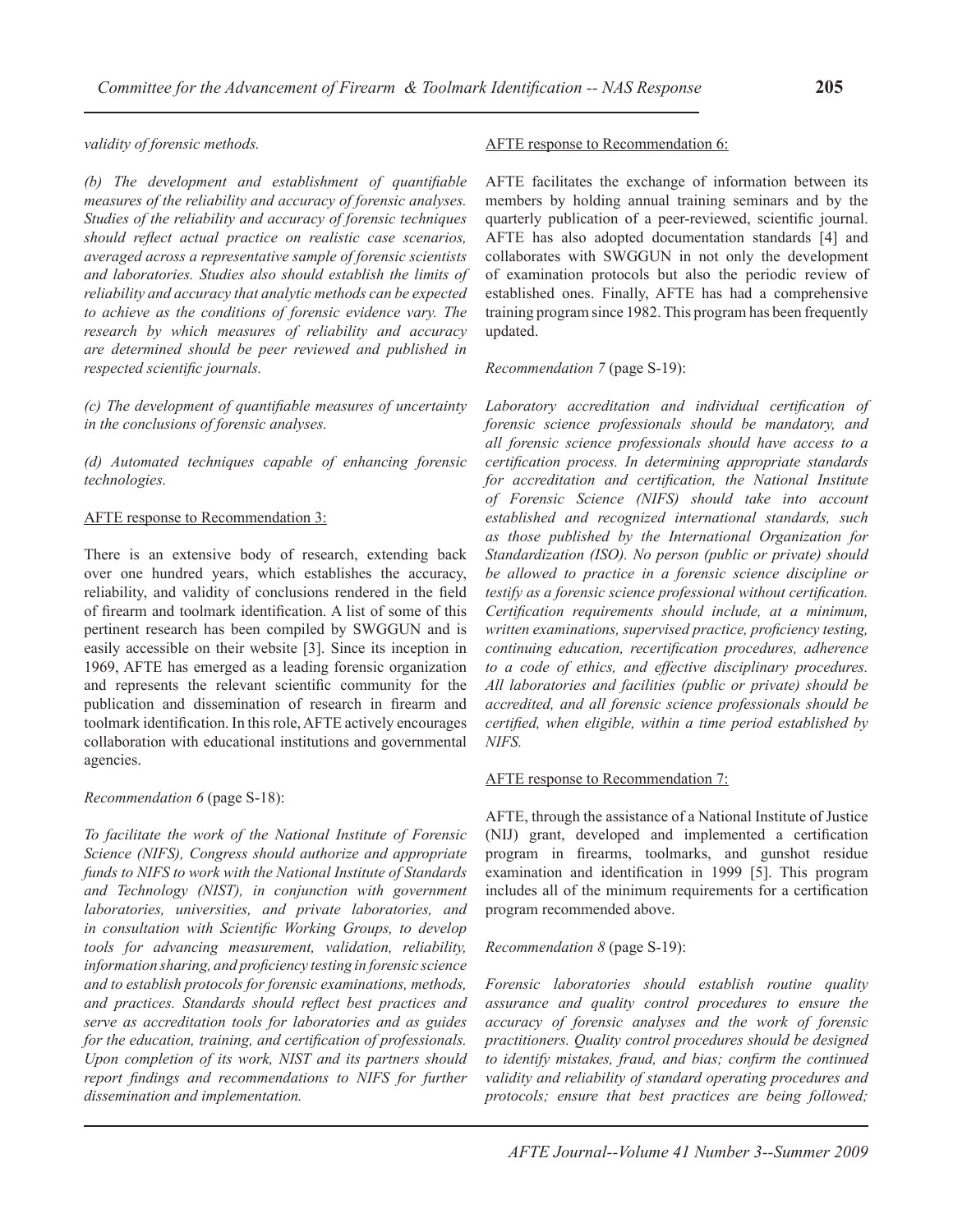*and correct procedures and protocols that are found to need improvement.*

### AFTE response to Recommendation 8:

AFTE endorses the quality assurance and quality control (QA/ QC) requirements of accreditation inspections conducted by the American Society of Crime Lab Directors-Laboratory Accreditation Board (ASCLD-LAB), as well as the QA guidelines recommended by SWGGUN. Furthermore, SWGGUN has recently developed training and quality assurance recommendations that, if followed, help ensure accurate examination results.

## *Recommendation 9* (page S-19):

*The National Institute of Forensic Science (NIFS), in consultation with its advisory board, should establish a national code of ethics for all forensic science disciplines and encourage individual societies to incorporate this national code as part of their professional code of ethics. Additionally, NIFS should explore mechanisms of enforcement for those forensic scientists who commit serious ethical violations. Such a code could be enforced through a certification process for forensic scientists.*

# AFTE response to Recommendation 9:

For many years, AFTE has had a comprehensive ethics code (adopted in 1980) and an equally comprehensive enforcement process.

However, AFTE is disappointed about what appears to be a deliberate oversight, expressed by the NAS Committee on page S-5:

*The committee decided early in its work that it would not be feasible to develop a detailed evaluation of each discipline in terms of its scientific underpinning, level of development, and ability to provide evidence to address the major types of questions raised in criminal prosecutions and civil litigation.*

By approaching their stated task with this self-imposed limitation in mind, the NAS Committee in effect chose to ignore extensive research supporting the scientific underpinnings of the identification of firearm and toolmark evidence, despite having been provided with documentation referencing many of these studies as early as June 2008.

The NAS report specifically addresses the subject of firearm and toolmark examination on pages 5-18 through 5-21. However, the Committee's discussion of the discipline is inconsistent at times. For example, after stating on page 5-21, "*because not enough is known about the variabilities among individual tools and guns, we are not able to specify how many points of similarity are necessary for a given level of confidence in the result*," the Committee goes on to comment, "*individual patterns from manufacture or from wear might, in some cases, be distinctive enough to suggest one particular source, but additional studies should be performed to make the process of individualization more precise and repeatable*."

The NAS report also cites several statements critical of firearm and toolmark identification that appear in the National Research Council (NRC) 2008 report on ballistic imaging, while not referencing the AFTE response [6] to these statements, dated August 20, 2008. This AFTE response was sent to NRC Chairman, Dr. John Rolph, NAS Director-Committee of Law and Justice, Carol Petrie, and NAS Media Relations Officer, Sara Frueh. Additionally, in May 2008, Dr. Rolph wrote an affidavit to correct some misconceptions surrounding the critical comments contained in the NRC report for a court proceeding regarding the admissibility of firearms-related evidence. Both the AFTE response and Dr. Rolph's affidavit should have been readily available to the NAS Committee for review prior to publication of their February 2009 report.

In their report, the NAS Committee painted an incomplete and inaccurate portrait of the field of firearm and toolmark identification using a very broad brush, and in doing so did not consider the appropriate scientific principles on which our discipline was founded. AFTE is confident that the majority of its members can dispel the limitations and inaccuracies portrayed in the NAS report through well-prepared court testimony, which gives us the opportunity to explain and defend the identification of firearms and toolmarks using what we feel will be perceived as a compelling justification for our conclusions. A partial listing of relevant literature articles summarizing some of the foundational scientific research that has been conducted in the discipline of firearm and toolmark identification is provided below. [7-15]

Unfortunately, some firearm and toolmark examiners performing casework today are clearly outside the mainstream of forensic consciousness and do not conform or adhere to the current protocols and standards recommended by AFTE when conducting such examinations. These examiners take few case notes or other forms of documentation and are not familiar with the extensive amount of empirical and theoretical research that serves as the scientific basis of firearm and toolmark identification. Some of these examiners have been responsible for judicial rulings wherein their testimony has been limited in some way by the court due to their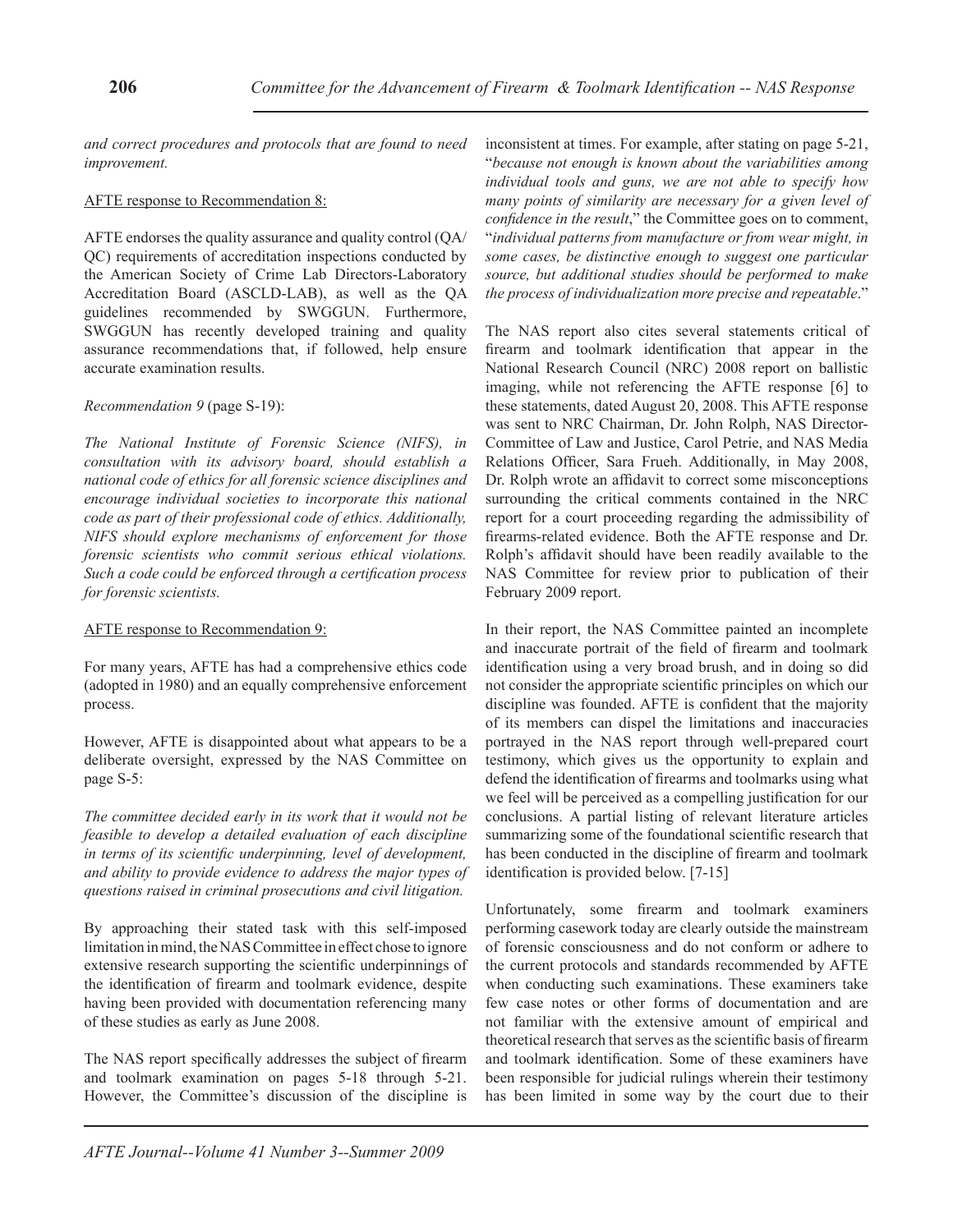nonconformity to accepted forensic protocols. Those of us in the mainstream of our profession are working very hard to overcome the cloud of suspicion that has formed over all of us by the shallow court presentations of a few. Justice cannot be served if the results of well-documented firearm and toolmark comparisons are precluded from American courts. Forensic casework performed by trained and competent examiners not only has the potential to identify the responsible firearm used in a crime, but may also quickly exclude a suspected firearm as having any association with a shooting incident. Either of these determinations can be of critical importance to the administration of justice.

The NAS report states that firearm and toolmark examinations have "*a heavy reliance on the subjective findings of examiners rather than on the rigorous quantification and analysis of sources of variability*" (page 5-21). However, the NAS report again does not address the relevant scientific literature that demonstrates a concerted effort by researchers to achieve a statistical foundation for the conclusions rendered in firearm and toolmark casework. [16-20] There was no apparent attempt by the Committee to acknowledge either existing research or that which is ongoing at various academic institutions across the country in order to formulate statistical foundations for toolmark identifications. [21, 22] This research has the potential to further support the validity and reliability of firearm and toolmark identifications and provide quantitative data to supplement the many years of empirical research that has been conducted in the field.

In closing, regardless of whether or not the NAS Committee's vision of the formation of a National Institute of Forensic Science (NIFS) ultimately comes to fruition, AFTE remains committed to the advancement of the field of firearm and toolmark identification and looks forward to diligently working with whatever entity may eventually become responsible for the forensic enterprise in the United States. The stakes are too high to do anything less.

# **References**

[1] The AFTE Committee for the Advancement of the Science of Firearm and Tool Mark Identification. Committee members include: John Murdock (Chair), Brandon Giroux, Lucien Haag, James Hamby, Ph.D., Andy Smith, and Peter Striupaitis.

[2] A copy of the NAS report is currently available on the internet at: http://www.nap.edu.

[3] Internet source: http://www.swggun.org/resource/ resourcekit.htm

[4] "Standardization of Comparison Documentation" – an AFTE policy statement adopted at the business meeting of the 2005 AFTE Training Seminar, Indianapolis,  $IN - \underline{AFF}$ Journal, Vol. 38, No. 1, Winter 2006, pp. 72-73. [5] Kowalski, Ken, "Summary Report on the Development of Certification Examinations for Practicing Firearms and Toolmark Examiners," AFTE Journal, Vol. 32, No. 4, Fall 2000, pp. 373-379.

[6] AFTE Committee for the Advancement of the Science of Firearm & Toolmark Identification, "The Response of the Association of Firearm and Tool Mark Examiners to the National Academy of Sciences 2008 Report Assessing the Feasibility, Accuracy, and Technical Capability of a National Ballistics Database August 20, 2008," AFTE Journal, Vol. 40, No. 3, Summer 2008, pp. 234-244.

[7] Biasotti, A.A., "A Statistical Study of the Individual Characteristics of Fired Bullets," Journal of Forensic Sciences, Vol. 4, No. 1, January 1959, pp. 34-50. [8] Biasotti, A.A. and Murdock, J.E., "'Criteria for Identification' or 'State of the Art' of Firearm and Toolmark Identification," AFTE Journal, Vol. 16, No. 4, October 1984, pp. 16-34.

[9] Nichols, R.G., "Firearm and Toolmark Identification Criteria: A Review of the Literature," (Part I) Journal of Forensic Sciences, Vol. 42, No. 3, May 1997, pp. 466-474. [10] Bonfanti, M.S. and DeKinder, J., "The Influence of Manufacturing Processes on the Identification of Bullets and Cartridge Cases – A Review of the Literature," Science and Justice, Vol. 39, No. 1, 1999, pp. 3-10.

[11] Nichols, R.G., "Firearm and Toolmark Identification Criteria: A Review of the Literature, Part II," Journal of Forensic Sciences, Vol. 48, No. 2, March 2003, pp. 318-327. [12] Miller, J., "An Examination of the Application of the Conservative Criteria for Identification of Striated Toolmarks Using Bullets Fired from Ten Consecutively Rifled Barrels," AFTE Journal, Vol. 33, No. 2, Spring 2001, pp. 125-132. [13] Grzybowski, R., Miller, J., Moran, B., Murdock, J., Nichols, R., and Thompson, R., "Firearm/Toolmark Identification: Passing the Reliability Test under Federal and State Evidentiary Standards," AFTE Journal, Vol. 35, No. 2, Spring 2003, pp. 209-241. \*Of special note in this article is Appendix No. 2 (pp.234-240), which addresses the application of the scientific method to firearm and toolmark examination.

[14] Nichols, R.G., "Defending the Scientific Foundations of the Firearms and Toolmark Identification Discipline: Responding to Recent Challenges," Journal of Forensic Sciences, Vol. 52, No. 3, May 2007, pp. 586-594. [15] Nichols, R.G., "Firearm and Toolmark Identification: The Scientific Reliability and Validity of the AFTE Theory of Identification Discussed Within the Framework of a Study of Ten Consecutively Manufactured Extractors," AFTE Journal, Vol. 36, No. 1, Winter 2004, pp. 67-88, and Vol. 36, No. 2, Spring 2004, pp. 124.